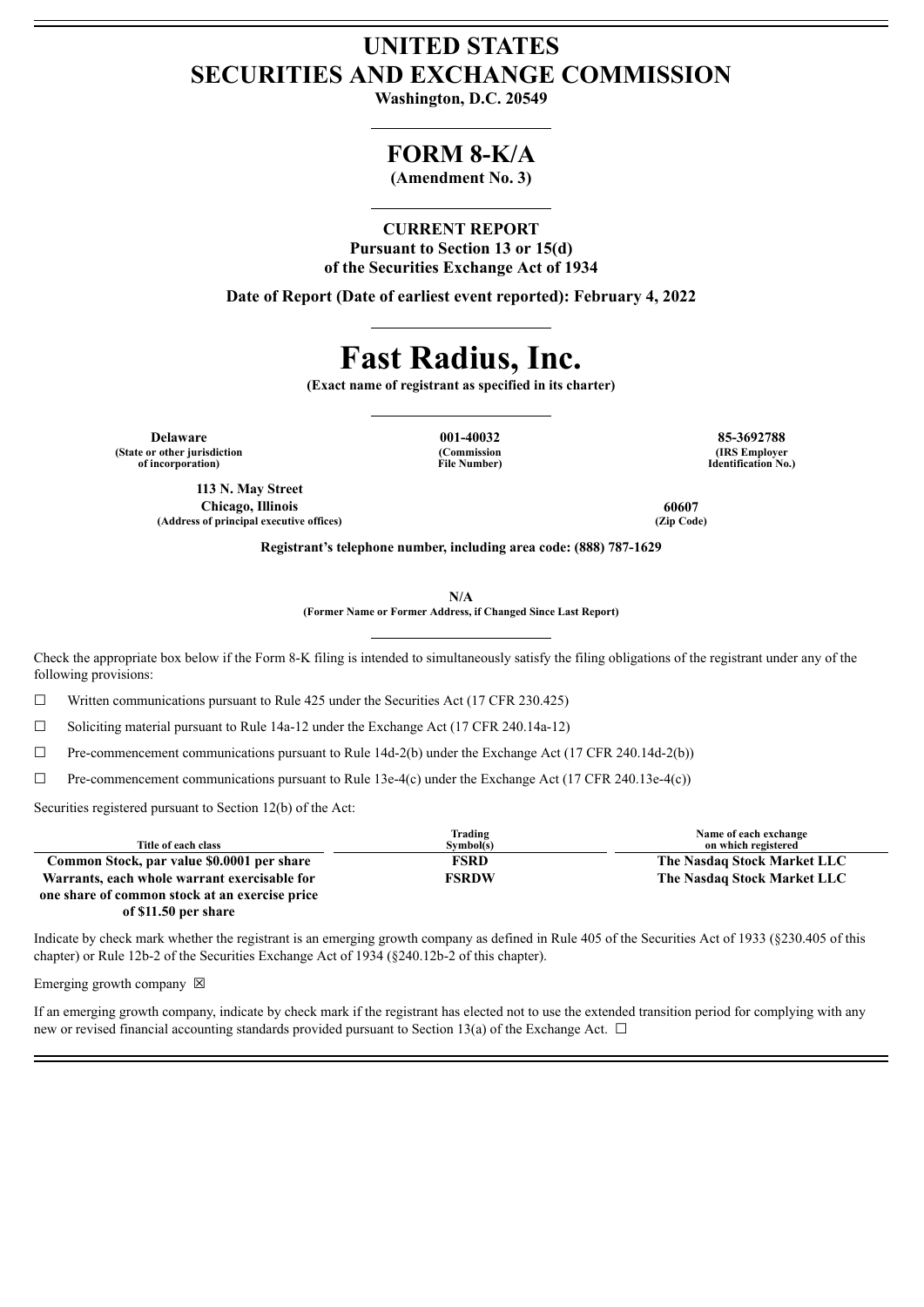#### *Overview*

This Amendment No. 3 on Form 8-K/A ("Amendment No. 3") amends the Current Report on Form 8-K of Fast Radius Inc., a Delaware corporation (formerly named ECP Environmental Growth Opportunities Corp. ("ENNV")) (the "Company"), filed on February 10, 2022 (the "Original Report"), as amended by that certain Amendment No. 1 to the Original Report, filed on Form 8-K/A on March 30, 2022 ("Amendment No. 1") and that certain Amendment No. 2 to the Original Report, filed on Form 8-K/A on April 1, 2022 ("Amendment No. 2"), in which the Company reported, among other events, the completion of the Business Combination (as defined in the Original Report) between the Company and Fast Radius Operations, Inc., a Delaware corporation (formerly named Fast Radius, Inc.) ("Legacy Fast Radius"), on February 4, 2022.

This Amendment No. 3 is being filed in order to amend the pro forma financial statements provided under Item 9.01(b) in Amendment No. 2 to include the unaudited pro forma condensed combined statement of operations of the Company and Legacy Fast Radius for the year ended December 31, 2021 and the unaudited pro forma condensed combined balance sheet of the Company and Legacy Fast Radius as of December 31, 2021 (the "December Pro Formas").

Except as set forth herein, this Amendment No. 3 does not amend any other item of the Original Report (as amended by Amendment No. 1 and Amendment No. 2) or purport to provide an update or a discussion of any developments at the Company or its subsidiaries subsequent to the filing date of the Original Report. The information previously reported in or filed with the Original Report, Amendment No. 1 and Amendment No. 2 is hereby incorporated by reference to this Amendment No. 3. This Amendment No. 3 is being filed in connection with the filing of the Form 10-K (defined below), to amend the pro forma financial information provided under Item 9.01(b) in Amendment No. 2 to include the December Pro Formas. The Company filed its Annual Report on Form 10-K for the fiscal year ended December 31, 2021 (the "Form 10-K") with the Securities and Exchange Commission on April 15, 2022, pursuant to an extension period provided by Rule 12b-25. As a result, the Company completed the December Pro Formas in connection with the finalization of ENNV's financial statements and related disclosures filed as part of the Form 10-K, allowing the Company to file the December Pro Formas herewith.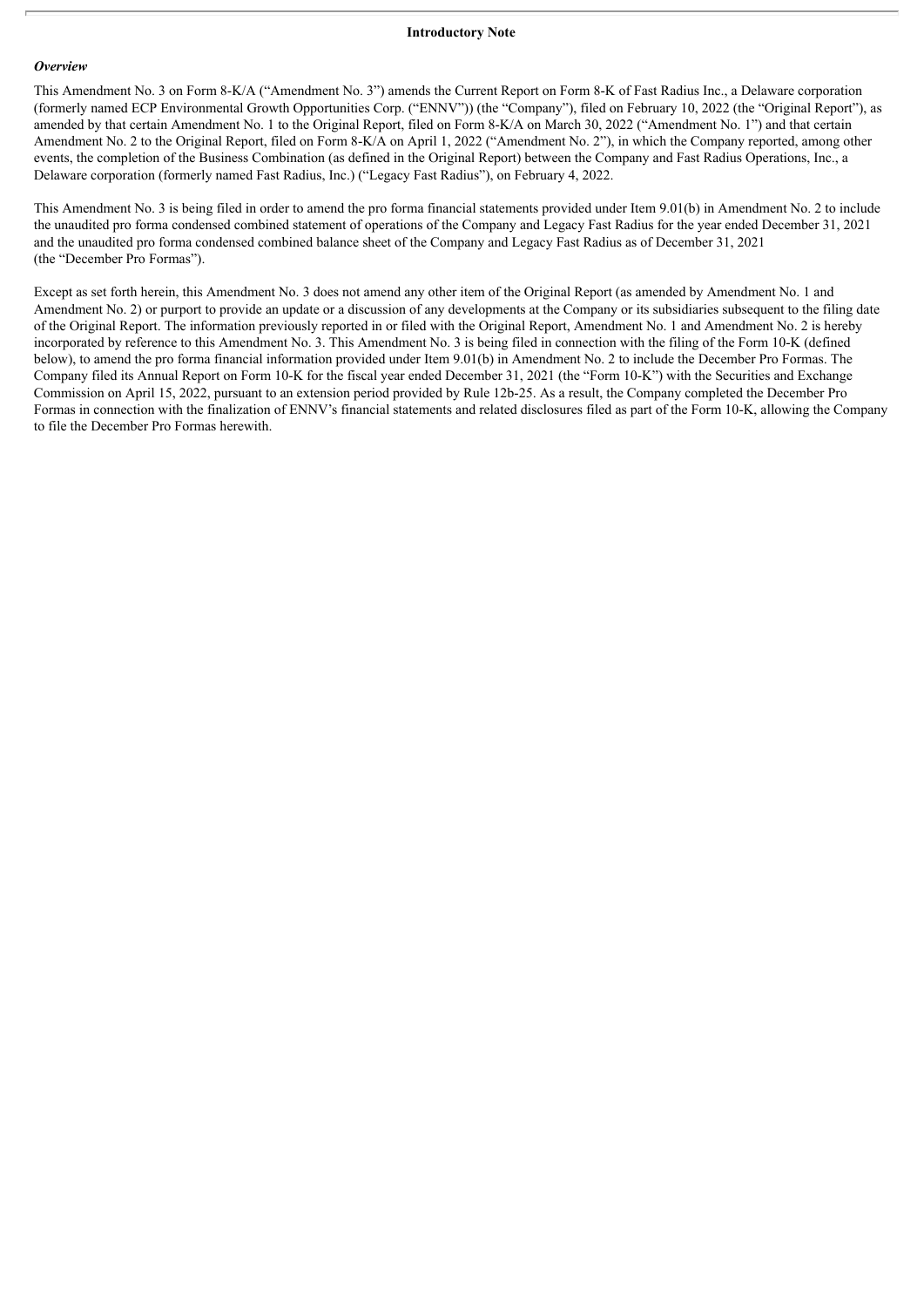## **Item 9.01 Financial Statements and Exhibits.**

(b) Pro Forma Financial Information.

The unaudited pro forma condensed combined financial statements of the Company as of and for the year ended December 31, 2021 and the related notes are attached as Exhibit 99.3 hereto and are incorporated herein by reference.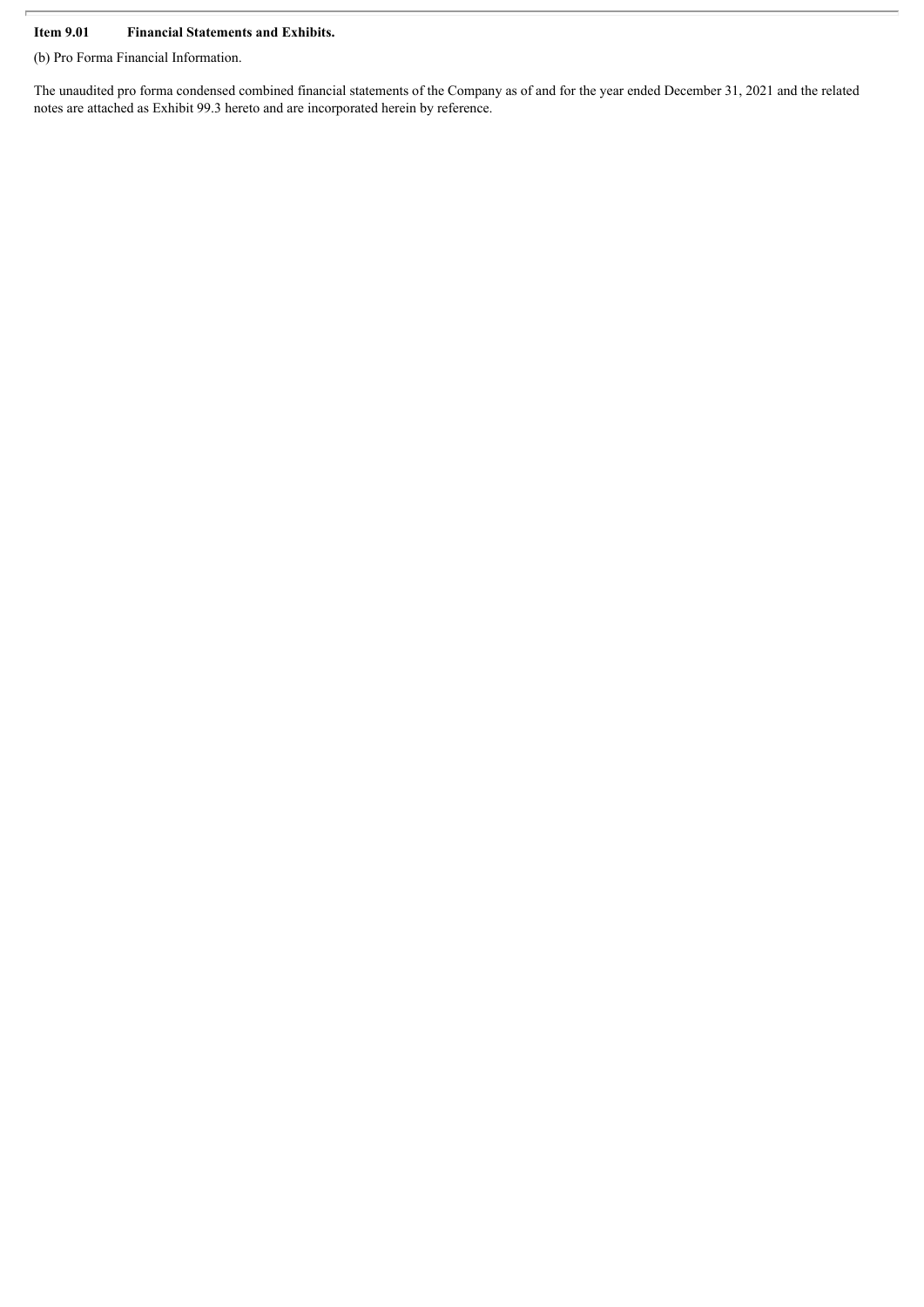# **(c)** *Exhibits***.**

| <b>Exhibit</b><br><b>Number</b> | <b>Description</b>                                                                                                         |
|---------------------------------|----------------------------------------------------------------------------------------------------------------------------|
| 99.3*                           | Unaudited Pro Forma Condensed Combined Financial Statements of the Company as of and for the year ended December 31, 2021. |

\* Filed herewith.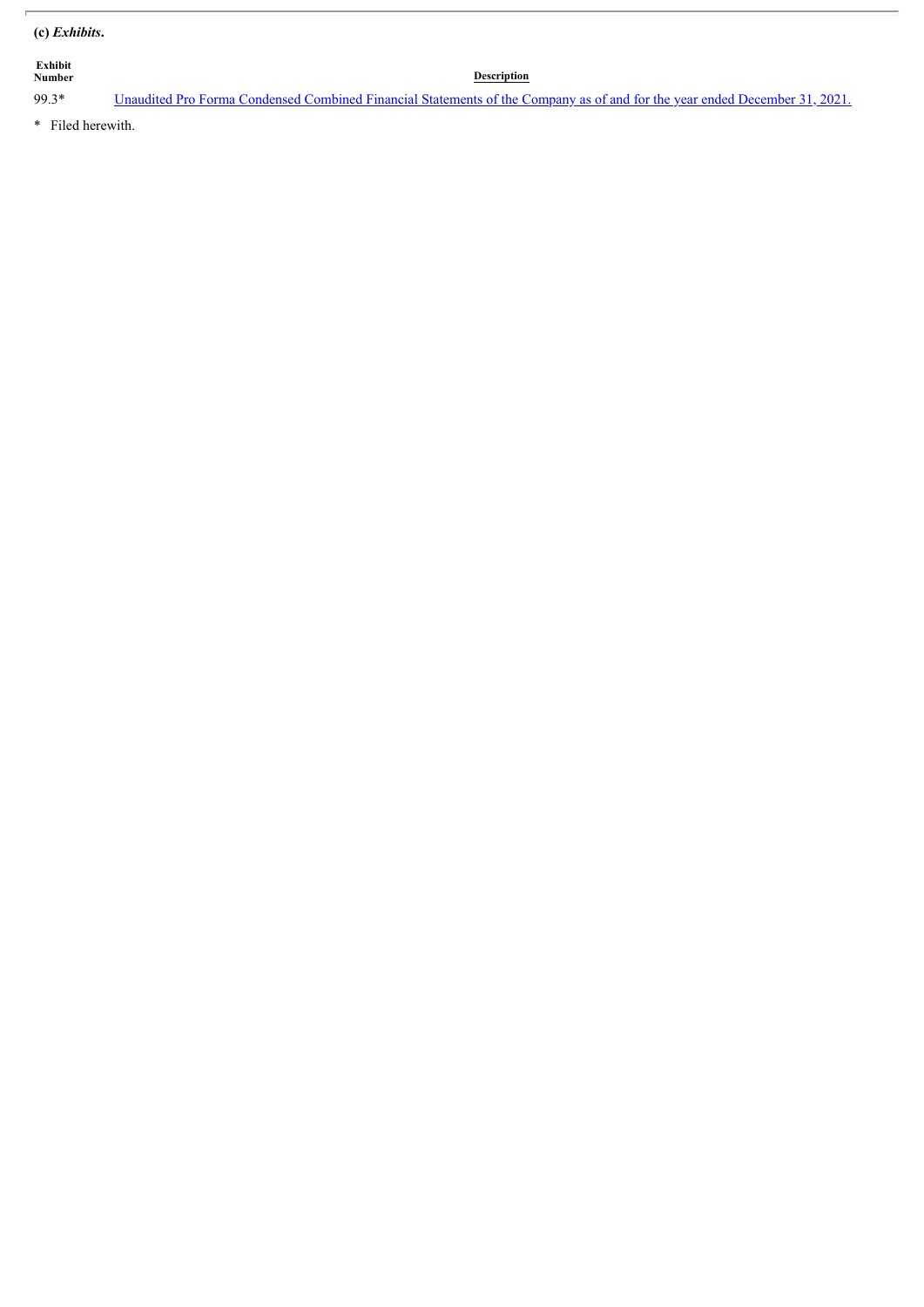**SIGNATURES**

Pursuant to the requirements of the Securities Exchange Act of 1934, the Registrant has duly caused this report to be signed on its behalf by the undersigned hereunto duly authorized.

### **FAST RADIUS, INC.**

Dated: April 21, 2022

By: /s/ Lou Rassey

Lou Rassey Chief Executive Officer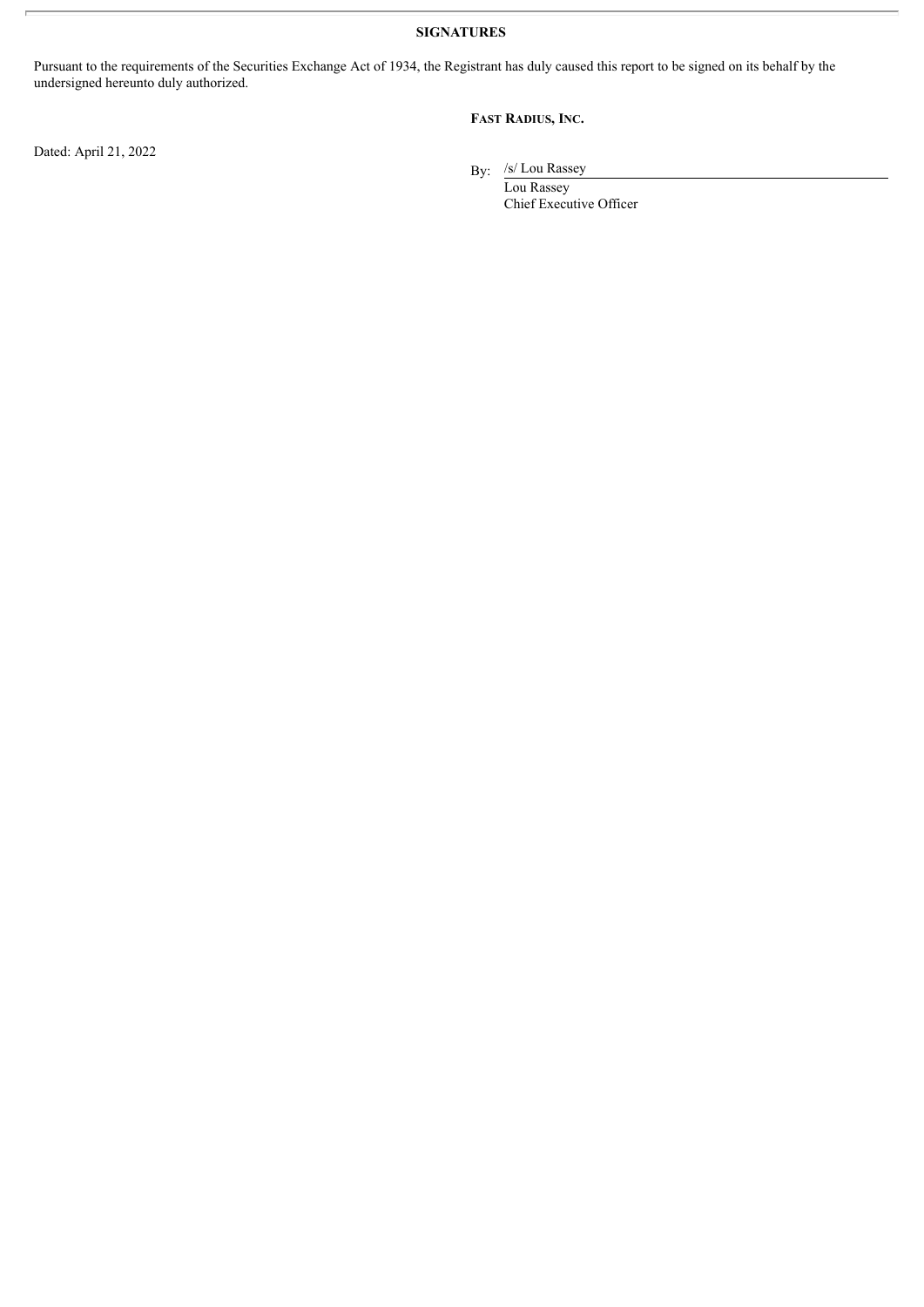#### UNAUDITED PRO FORMA CONDENSED COMBINED FINANCIAL INFORMATION

#### <span id="page-5-0"></span>Introduction

The following unaudited pro forma condensed combined financial information has been prepared in accordance with Article 11 of Regulation S-X as amended by the final rule, Release No. 33-10786 "Amendments to Financial Disclosures about Acquired and Disposed Businesses."

On February 4, 2022 ("Closing" or the "Closing Date"), Fast Radius Inc. (formerly named ECP Environmental Growth Opportunities Corp. ("ENNV")) (the "Company") consummated a business combination with Fast Radius Operations, Inc. (formerly named Fast Radius, Inc.) ("Legacy Fast Radius"), pursuant to which ENNV Merger Sub, Inc., a wholly owned subsidiary of ENNV ("Merger Sub"), merged with and into Legacy Fast Radius, with Legacy Fast Radius surviving the Merger as a wholly owned subsidiary of ENNV (the "Business Combination"). After giving effect to the Business Combination, the Company owns, directly or indirectly, all of the issued and outstanding equity interests of Legacy Fast Radius and its subsidiary and the equity holders of Legacy Fast Radius immediately prior to the Business Combination own a portion of the Company's common stock, par value \$0.0001 per share ("Common Stock").

The unaudited pro forma condensed combined balance sheet of the Company as of December 31, 2021 and the unaudited pro forma condensed combined statement of operations for the Company for the year ended December 31, 2021 present the combination of the financial information of ENNV and Legacy Fast Radius after giving effect to the Business Combination, and related adjustments described in the accompanying notes.

The unaudited pro forma condensed combined statement of operations for the year ended December 31, 2021 gives pro forma effect to the Business Combination as if it had occurred on January 1, 2021. The unaudited pro forma condensed combined balance sheet as of December 31, 2021 gives pro forma effect to the Business Combination as if it were completed on December 31, 2021.

The unaudited pro forma condensed combined financial information is based on and should be read in conjunction with the audited historical financial statements of ENNV including the accompanying notes, which are included in our Annual Report on Form 10-K for the year ended December 31, 2021 (the "Form 10-K"), as well as the audited historical financial statements of Legacy Fast Radius including the accompanying notes, which were filed by the Company as Exhibit 99.1 to Amendment No. 1 on Form 8-K/A on March 30, 2021 (the "Form 8-K/A").

The unaudited pro forma condensed combined financial statements have been presented for illustrative purposes only and do not necessarily reflect what the Company's financial condition or results of operations would have been had the Business Combination occurred on the dates indicated. Further, the unaudited pro forma condensed combined financial information also may not be useful in predicting the future financial condition and results of operations of the Company. The actual financial position and results of operations may differ significantly from the pro forma amounts reflected herein due to a variety of factors. The unaudited pro forma adjustments represent management's estimates based on information available as of the date of these unaudited pro forma condensed combined financial statements and are subject to change as additional information becomes available and analyses are performed. The assumptions and estimates underlying the pro forma adjustments are described in the accompanying notes.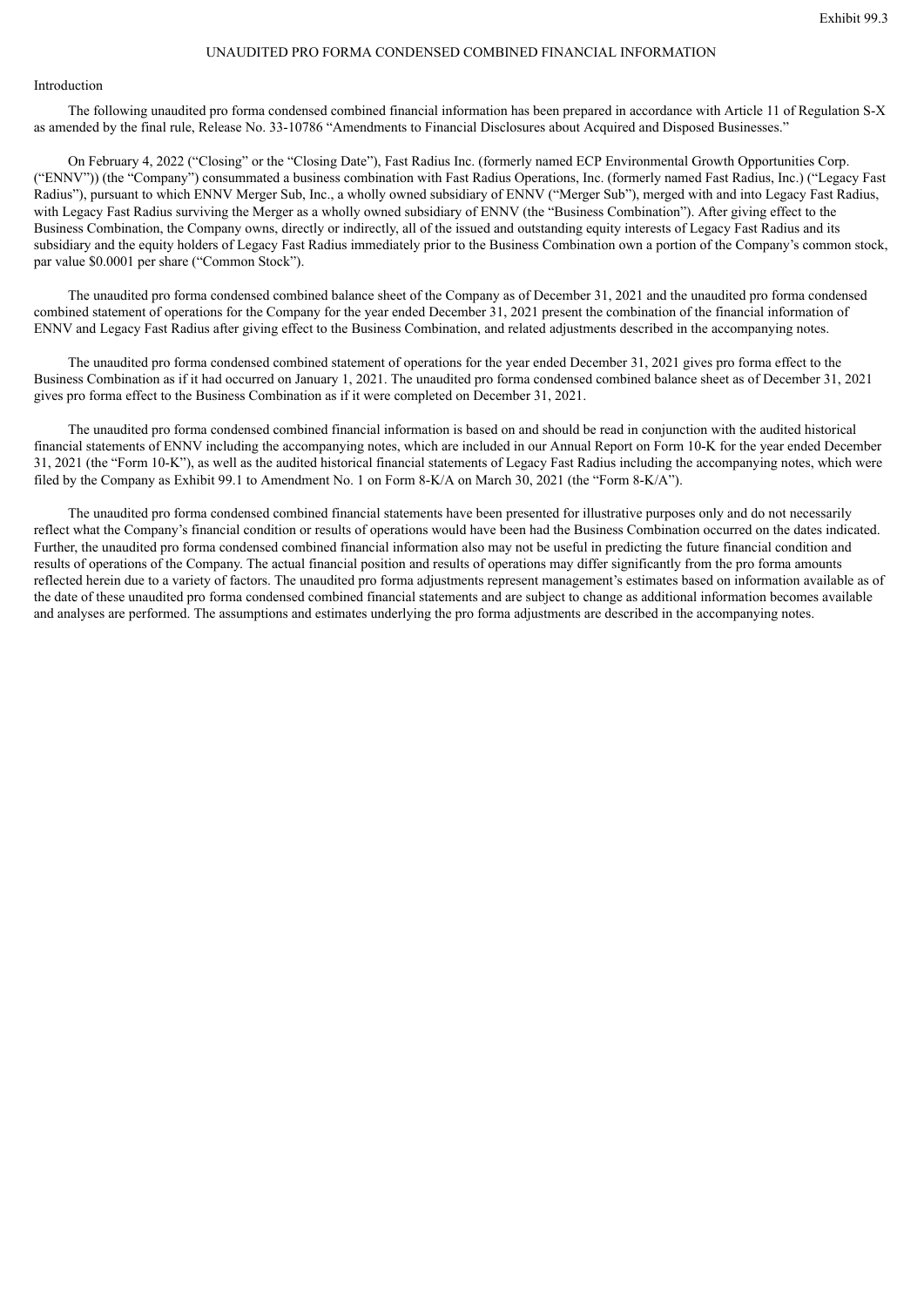# FAST RADIUS, INC.

#### UNAUDITED PRO FORMA CONDENSED COMBINED BALANCE SHEET As of December 31, 2021

(In thousands, except per share amounts)

|                                                                                                                     | Legacy Fast<br>(Historical) | <b>ENNV</b>              | Pro Forma    |                  | Pro Forma                |
|---------------------------------------------------------------------------------------------------------------------|-----------------------------|--------------------------|--------------|------------------|--------------------------|
| <b>ASSETS</b>                                                                                                       | Radius                      | (Historical)             | Adjustments  |                  | Combined                 |
| <b>Current Assets:</b>                                                                                              |                             |                          |              |                  |                          |
| Cash and cash equivalents                                                                                           | 8,702 \$<br>$\mathbb{S}^-$  | 82 \$                    | 1,250        |                  | A \$103,791              |
|                                                                                                                     |                             |                          | 345,034      | F                |                          |
|                                                                                                                     |                             |                          | 75,000       | G                |                          |
|                                                                                                                     |                             |                          | (8, 336)     | Н                |                          |
|                                                                                                                     |                             |                          | (2,000)      | M                |                          |
|                                                                                                                     |                             |                          | (500)        | $\Omega$         |                          |
|                                                                                                                     |                             |                          | (315, 441)   | $\mathbf{P}$     |                          |
| Accounts receivable, net of allowances for doubtful accounts of \$930                                               | 7,015                       |                          |              |                  | 7,015                    |
| Inventories                                                                                                         | 449                         |                          |              |                  | 449                      |
| Prepaid production costs                                                                                            | 987                         |                          |              |                  | 987                      |
| Prepaid expenses and other current assets                                                                           | 4,422                       | 728                      | (3,605)      | H                | 1,545                    |
| Income taxes receivable                                                                                             |                             |                          |              |                  |                          |
| Total current assets                                                                                                | 21,575                      | 810                      | 91,402       |                  | 113,787                  |
| Non-current assets:                                                                                                 |                             |                          |              |                  |                          |
| Marketable securities held in Trust Account                                                                         | $\overline{\phantom{0}}$    | 345,034                  | (345, 034)   | F                |                          |
| Property and equipment, net                                                                                         | 9,528                       |                          |              |                  | 9,528                    |
| Other non-current assets                                                                                            | 535                         | 77                       |              |                  | 612                      |
| Total non-current assets                                                                                            | 10,063                      | 345,111                  | (345, 034)   |                  | 10,140                   |
| <b>TOTAL ASSETS</b>                                                                                                 | \$31,638                    | \$345,921                | \$(253,632)  |                  | \$123,927                |
|                                                                                                                     |                             |                          |              |                  |                          |
| LIABILITIES, TEMPORARY EQUITY, AND STOCKHOLDERS' EQUITY (DEFICIT)                                                   |                             |                          |              |                  |                          |
| Accounts payable                                                                                                    | 3,987                       | 81                       | 8,051        | Η                | 12,119                   |
| Accrued compensation                                                                                                | 3,097                       |                          | 3,550        | E                | 6,647                    |
| Accrued and other liabilities                                                                                       | 11,610                      | 3,409                    | (9,314)      | H                | 5,417                    |
|                                                                                                                     |                             |                          | (467)<br>179 | N                |                          |
| Franchise tax payable                                                                                               |                             | 179                      | (179)        | Q<br>Q           |                          |
| Advances to customers                                                                                               | 258                         | $\equiv$                 |              |                  | 258                      |
| Payables to related party                                                                                           | 2,513                       | 500                      | (500)        | $\Omega$         | 2,513                    |
| Warrant liability                                                                                                   | 2,968                       | $\overline{\phantom{0}}$ | (2,968)      | B                | $\overline{\phantom{m}}$ |
| Current portion of term loan                                                                                        | 13,266                      |                          | (2,000)      | M                | 11,266                   |
| Total current liabilities                                                                                           | 37,699                      | 4,169                    | (3,648)      |                  | 38,220                   |
| Non-current liabilities:                                                                                            |                             |                          |              |                  |                          |
| Warrant liability                                                                                                   |                             | 10,498                   | 444          | $\mathbf{A}$     | 10,942                   |
| Forward purchase agreement                                                                                          |                             | 175                      | (175)        | $\boldsymbol{A}$ |                          |
| Term loans – net of current portion and debt issuance costs                                                         | 16,776                      | $\equiv$                 |              |                  | 16,776                   |
| Related party convertible notes and derivative liabilities                                                          | 16,857                      |                          | (16, 857)    | N                |                          |
| Deferred underwriting fee payable                                                                                   |                             | 12,075                   | $(7,046)$ R  |                  | 5,029                    |
| Other long-term liabilities                                                                                         | 396                         |                          |              |                  | 396                      |
| Total non-current liabilities                                                                                       | 34,029                      | 22,748                   | (23, 634)    |                  | 33,143                   |
| <b>TOTAL LIABILITIES</b>                                                                                            |                             |                          |              |                  | 71,363                   |
|                                                                                                                     | 71,728                      | 26,917                   | (27, 282)    |                  |                          |
| COMMITMENTS AND CONTINGENCIES                                                                                       |                             |                          |              |                  |                          |
| Temporary equity:<br>Class A common stock, \$0.0001 par value, subject to possible redemption; 34,500,000 shares at |                             |                          |              |                  |                          |
| redemption value                                                                                                    |                             | 345,000                  | (345,000)    | - 1              |                          |
|                                                                                                                     |                             |                          |              |                  |                          |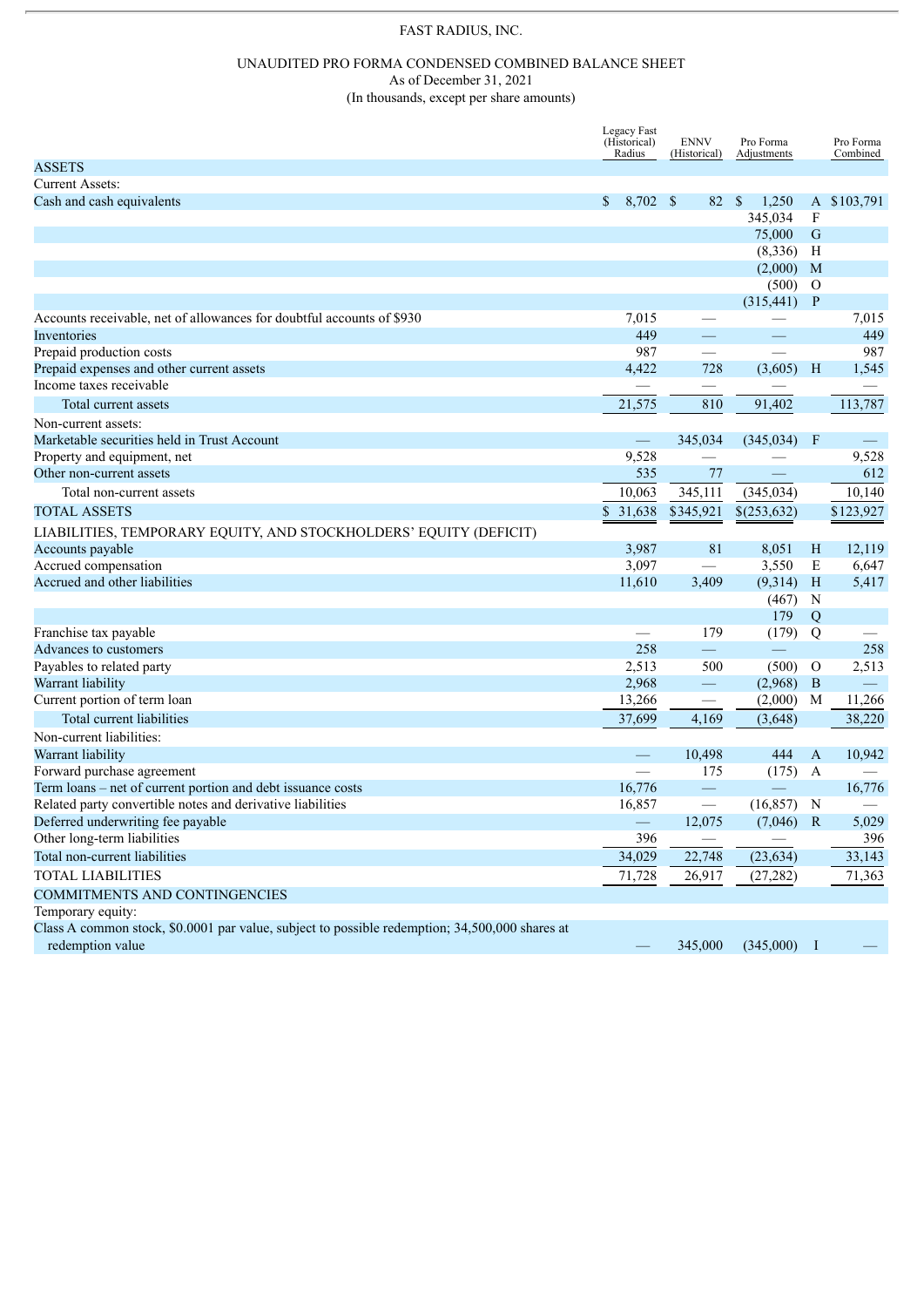| Series Seed Preferred stock     | 1,893  |                          | (1,893)   |  |
|---------------------------------|--------|--------------------------|-----------|--|
| Series Seed - 1 Preferred stock | 2.892  |                          | (2,892)   |  |
| Series A - 1 Preferred stock    | 5.714  |                          | (5,714)   |  |
| Series A - 2 Preferred stock    | 2.779  |                          | (2,779)   |  |
| Series A - 3 Preferred stock    | 4.286  |                          | (4,286)   |  |
| Series B Preferred stock        | 56,726 | $\overline{\phantom{m}}$ | (56, 726) |  |
| Total Temporary equity          | 74.290 | 345,000                  | (419.290) |  |
| Stockholders' equity (deficit): |        |                          |           |  |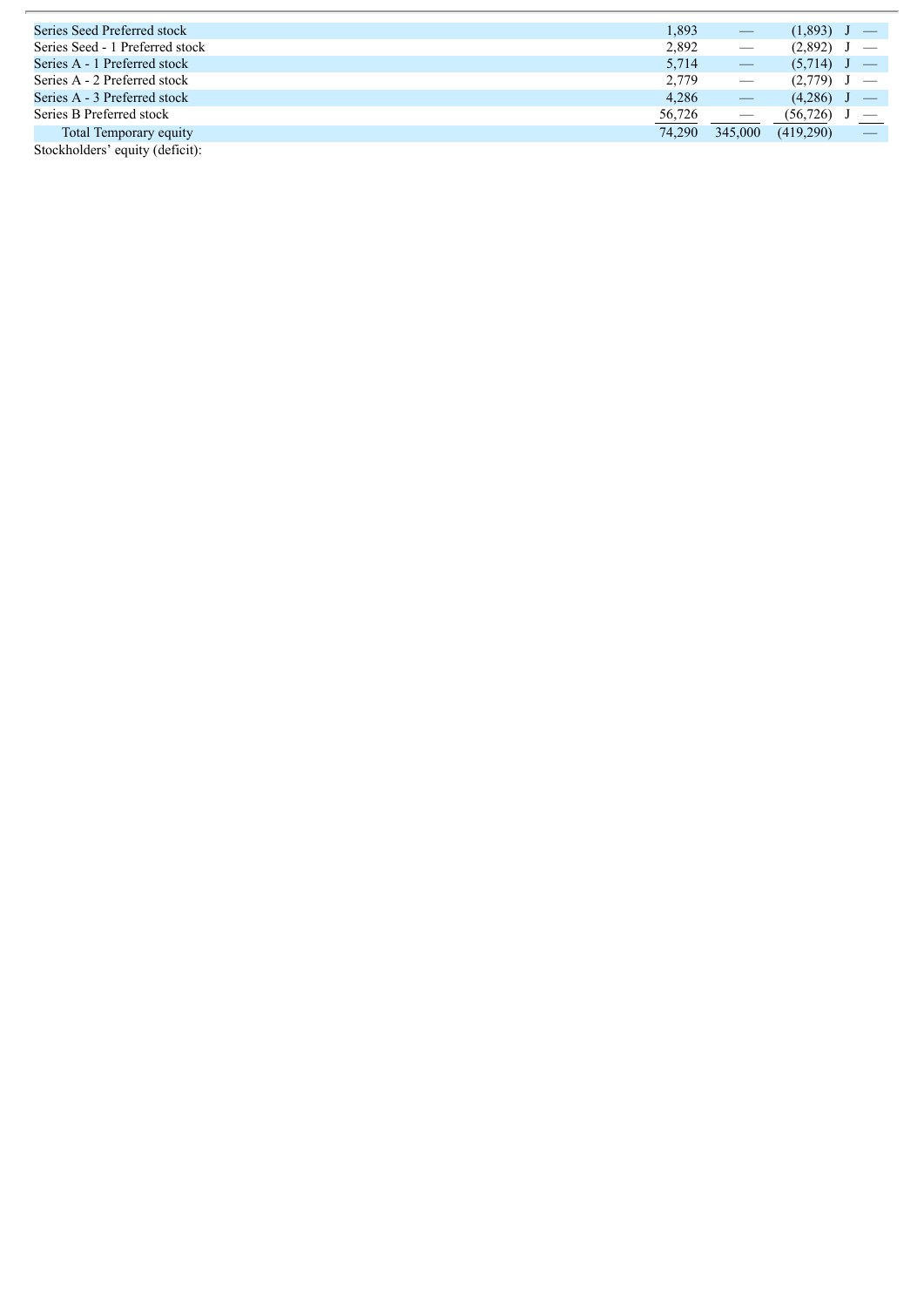| Preferred stock                                                           |              |                          |                      |                          |                          |
|---------------------------------------------------------------------------|--------------|--------------------------|----------------------|--------------------------|--------------------------|
| Class A common stock                                                      |              |                          |                      | A                        | $\overline{2}$           |
|                                                                           |              |                          |                      | $\, {\bf B}$             |                          |
|                                                                           |              |                          |                      | $\overline{C}$           |                          |
|                                                                           |              |                          |                      | $\mathbf D$              |                          |
|                                                                           |              |                          | 1                    | G                        |                          |
|                                                                           |              |                          | $\mathbf{1}$         | J                        |                          |
|                                                                           |              |                          | 1                    | L                        |                          |
|                                                                           |              |                          | $\mathbf{1}$         | ${\bf N}$                |                          |
|                                                                           |              |                          | (3)                  | $\, {\bf P}$             |                          |
| Class B common stock                                                      |              | $\mathbf{1}$             | (1)                  | $\mathbf L$              | $\overline{\phantom{0}}$ |
| <b>Treasury Stock</b>                                                     | (221)        |                          |                      |                          | (221)                    |
| Additional paid-in capital                                                | 9,113        | $\overline{\phantom{m}}$ | 1,250                | $\mathbf{A}$             | 201,145                  |
|                                                                           |              |                          | 6,151                | $\mathbf C$              |                          |
|                                                                           |              |                          | 2,968                | $\, {\bf B}$             |                          |
|                                                                           |              |                          | 13,282               | D                        |                          |
|                                                                           |              |                          | 74,999               | $\mathbf G$              |                          |
|                                                                           |              |                          | (8, 841)             | H                        |                          |
|                                                                           |              |                          | 345,000              | $\rm I$                  |                          |
|                                                                           |              |                          | 74,289               | J                        |                          |
|                                                                           |              |                          | (25,997)             | $\rm K$                  |                          |
|                                                                           |              |                          | 17,323               | ${\bf N}$                |                          |
|                                                                           |              |                          | (315, 438)           | $\, {\bf P}$             |                          |
|                                                                           |              |                          | 7,046                | ${\bf R}$                |                          |
| Retained earnings (deficit)                                               | (123, 272)   | (25,997)                 | (6,152)<br>(13, 282) | $\mathbf C$<br>${\bf D}$ | (148, 362)               |
|                                                                           |              |                          | (269)                | $\mathbf{A}$             |                          |
|                                                                           |              |                          | (3,550)              | $\mathbf E$              |                          |
|                                                                           |              |                          | (1, 837)             | H                        |                          |
|                                                                           |              |                          | 25,997               | K                        |                          |
| Total stockholders' equity (deficit)                                      | (114,380)    | (25,996)                 | 192,940              |                          | 52,564                   |
|                                                                           |              |                          |                      |                          |                          |
| TOTAL LIABILITIES, TEMP RARY EQUITY AND STOCKH LDERS' EQUITY<br>(DEFICIT) | 31,638<br>\$ | \$345,921                | \$(253,632)          |                          | \$123,927                |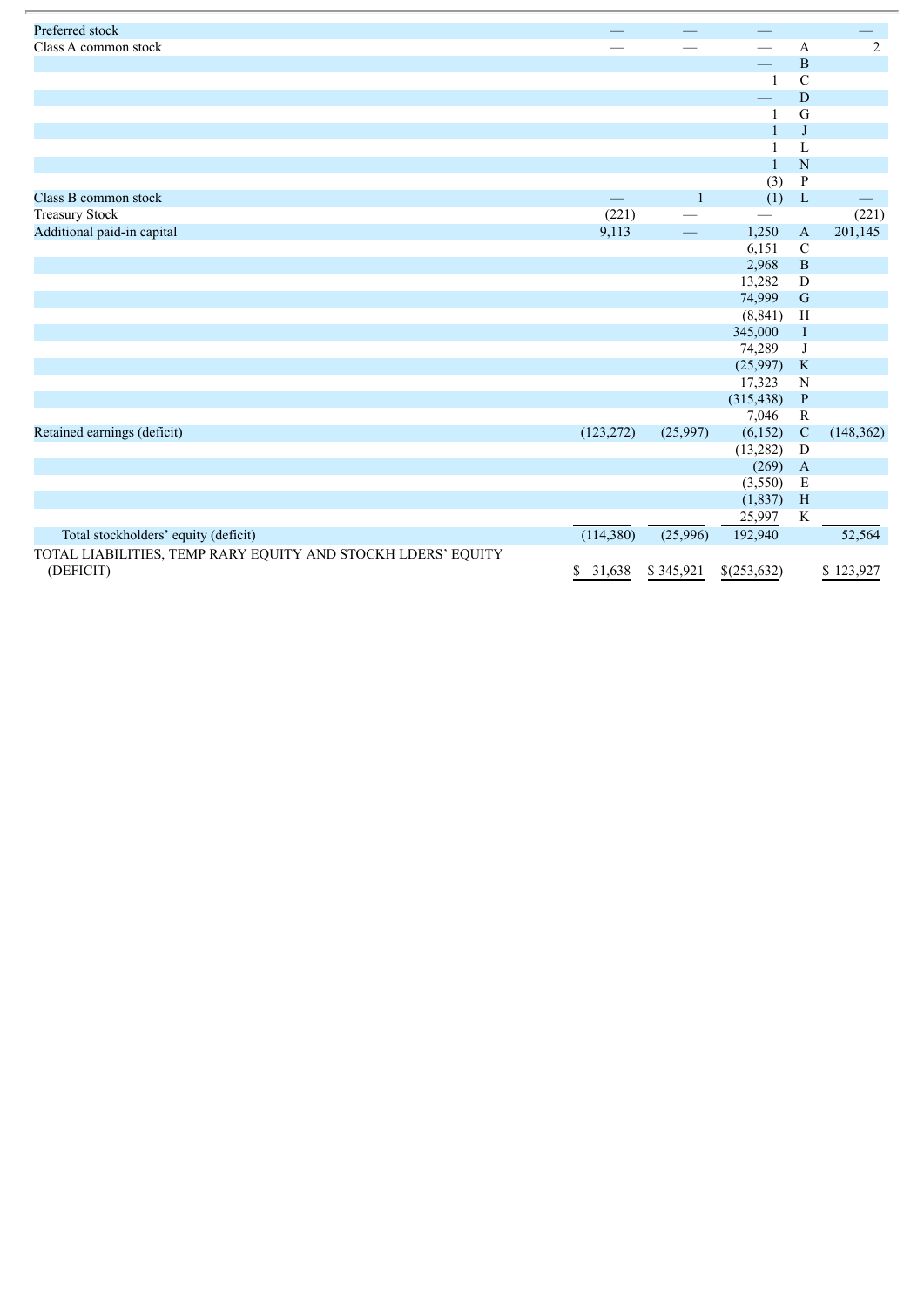# FAST RADIUS, INC.

#### UNAUDITED PRO FORMA CONDENSED COMBINED STATEMENT OF OPERATIONS For the year ended December 31, 2021

(In thousands, except per share amounts)

|                                                                                        | Legacy Fast<br>Radius        | <b>ENNV</b>                 | Pro Forma   |                | Pro Forma             |
|----------------------------------------------------------------------------------------|------------------------------|-----------------------------|-------------|----------------|-----------------------|
|                                                                                        | (Historical)                 | (Historical)                | Adjustments |                | Combined              |
| Revenue                                                                                | \$20,012                     | \$                          | \$          |                | \$20,012              |
| Cost of Revenues                                                                       | 20,300                       |                             | 26          | U              | 20,326                |
| Gross profit                                                                           | (288)                        |                             | (26)        |                | (314)                 |
| Operating expenses:                                                                    |                              |                             |             |                |                       |
| Sales and marketing                                                                    | 22,721                       |                             |             |                | 22,721                |
| General and administrative                                                             | 32,974                       | 4,976                       | 1,837       | S              | 68,251                |
|                                                                                        |                              |                             | 3,550       | T              |                       |
|                                                                                        |                              |                             | 18,104      | $\mathbf U$    |                       |
|                                                                                        |                              |                             | 5,933       | $\overline{V}$ |                       |
|                                                                                        |                              |                             | 698         | W              |                       |
|                                                                                        |                              |                             | 179         | AA             |                       |
| Research and development                                                               | 5,036                        |                             | 52          | U              | 5,088                 |
| Franchise tax expense                                                                  |                              | 179                         | (179)       | AA             |                       |
| Total operating expenses                                                               | 60,731                       | 5,155                       | 30,174      |                | 96,060                |
| Loss from operations                                                                   | (61, 019)                    | (5, 155)                    | (30,200)    |                | (96, 374)             |
| Other income (expenses):                                                               |                              |                             |             |                |                       |
| Change in fair value of warrants                                                       | (1,781)                      | 11,741                      | 1,781       | $\mathbf X$    | 11,741                |
| Change in fair value of derivative liability                                           | (208)                        |                             | 208         | $\mathbf X$    |                       |
| Change in fair value of forward purchase agreement                                     | $\hspace{0.05cm}$            | 1,333                       | (1, 333)    | Z              | $=$                   |
| Interest income and other income                                                       | $\mathbf{1}$                 | $\overline{\phantom{0}}$    |             |                | $\overline{1}$        |
| Interest expense, including amortization of debt issuance costs                        | (4,877)                      | ═                           | 1,750       | $\mathbf X$    | (3,127)               |
| Offering costs on Founder Shares issued to related party                               |                              | (1,250)                     |             |                | (1,250)               |
| Offering costs allocated to derivative warrant liabilities                             |                              | (751)                       | $\equiv$    |                | (751)                 |
| Interest and dividends earned on marketable securities held in Trust Account           |                              | 34                          | (34)        | Y              |                       |
| Total other income (expenses)                                                          | (6, 865)                     | 11,107                      | 2,372       |                | 6,614                 |
| Net income (loss) loss before income taxes                                             | (67, 884)                    | 5,952                       | (27, 828)   |                | (89,760)              |
| Provision for income taxes                                                             |                              |                             |             |                |                       |
| Net income (loss)                                                                      | \$ (67,884)                  | 5,952<br>\$                 | \$(27,828)  |                | \$(89,760)            |
|                                                                                        |                              |                             |             |                |                       |
|                                                                                        | Fast                         |                             |             |                |                       |
|                                                                                        | Radius, Inc.<br>(Historical) | <b>ENNV</b><br>(Historical) |             |                | Pro Forma<br>Combined |
| Weighted Common shares outstanding - Basic and Diluted                                 | 4,139                        |                             |             |                | 73,843                |
| Net loss per share - Basic and Diluted                                                 | \$<br>(16.40)                |                             |             |                | \$<br>(1.22)          |
| Weighted shares outstanding of Class A redeemable common stock - Basic and Diluted     |                              | 30,625                      |             |                |                       |
| Net income per share - Basic and Diluted, Class A                                      | \$                           | \$<br>0.15                  |             |                | \$                    |
| Weighted shares outstanding of Class B non-redeemable common stock - Basic and Diluted |                              | 8,499                       |             |                |                       |
| Net income per share - Basic and Diluted, Class B                                      | \$                           | \$<br>0.15                  |             |                | \$                    |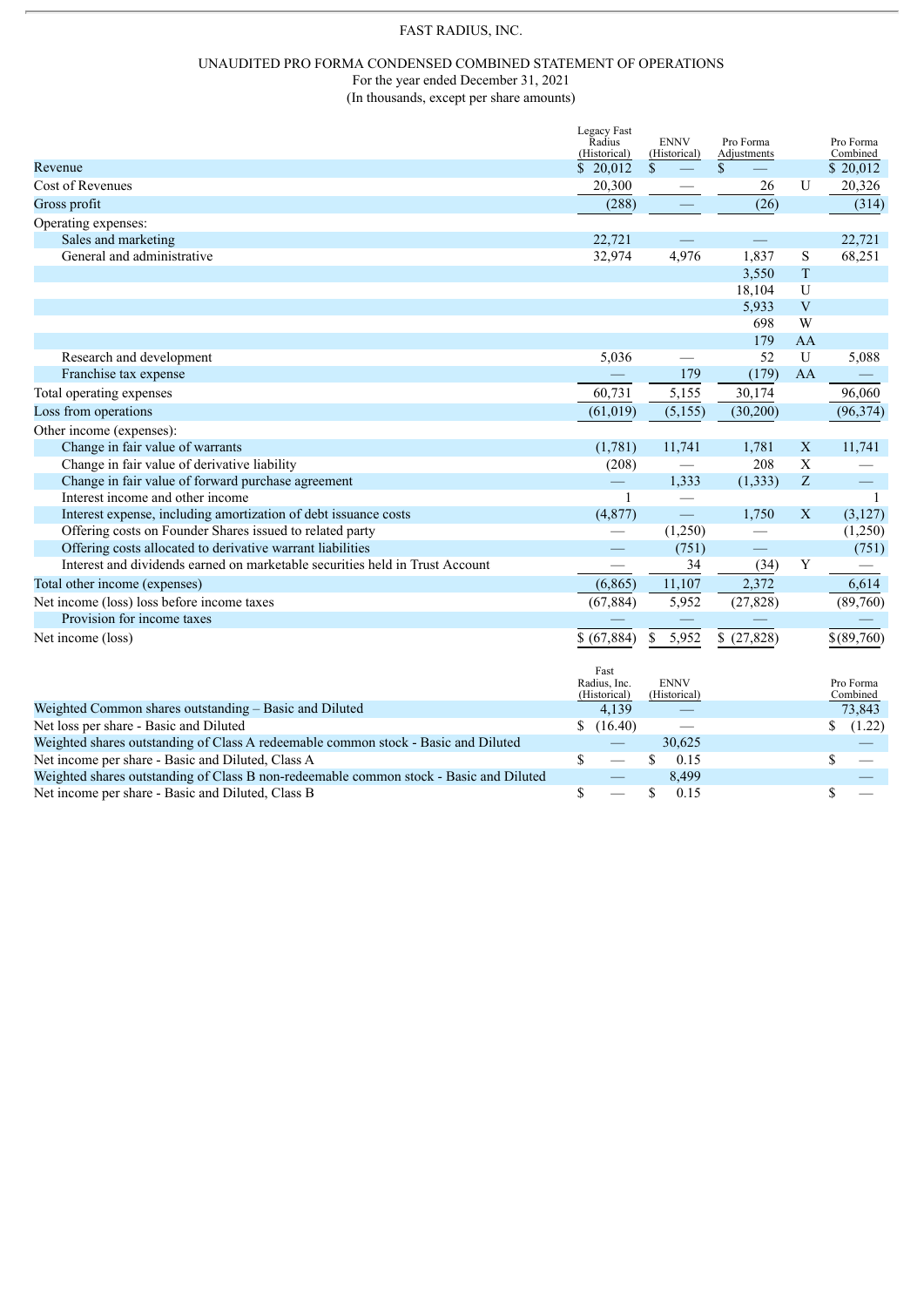#### NOTES TO UNAUDITED PRO FORMA CONDENSED COMBINED FINANCIAL INFORMATION

#### 1. Description of the Business Combination

On February 4, 2022, ENNV consummated the Business Combination with Legacy Fast Radius, pursuant to which Merger Sub merged with and into Legacy Fast Radius, with Legacy Fast Radius surviving the Merger as a wholly owned subsidiary of ENNV. After giving effect to the Business Combination, the Company owns, directly or indirectly, all of the issued and outstanding equity interests of Legacy Fast Radius and its subsidiary and the equity holders of Legacy Fast Radius immediately prior to the Business Combination own a portion of the Common Stock of the Company.

The following table illustrates ownership levels in the Company's Common Stock immediately following the consummation of the Business Combination based on actual redemptions by the public shareholders and the following additional circumstances: (i) 65,000,000 shares of the Company's Common Stock were issued to the holders of shares of Common Stock of Legacy Fast Radius at closing of the Business Combination for \$10 per share; (ii) 7,500,000 shares of the Company's Common Stock were issued to PIPE investors; (iii) the forward purchase units were issued pursuant to the Forward Purchase Agreements prior to the closing of the Business Combination; (iv) no public warrants or private placement warrants to purchase the Company's Common Stock that were outstanding immediately following closing of the Business Combination have been exercised; (v); and no vested and unvested options to purchase shares of the Company's Common Stock that were held by equity holders of Legacy Fast Radius immediately following the closing of the Business Combination have been exercised.

|                                        | Post        |         |
|----------------------------------------|-------------|---------|
|                                        | Redemptions |         |
| (shares in thousands)                  | (Shares)    | $\%$    |
| Fast Radius Shareholders (1)           | 65,000      | 77.2%   |
| <b>Total Fast Radius Merger Shares</b> | 65,000      | 77.2%   |
| <b>ENNV Public Shares (2)</b>          | 2,987       | 3.5%    |
| ENNV Founder Shares (3)(4)             | 8,280       | $9.8\%$ |
| <b>Total ENNV Shares</b>               | 11.267      | 13.3%   |
| PIPE Investors and GSAM (5)            | 7.970       | $9.5\%$ |
| Pro Forma Shares of Common Stock       | 84.237      | $100\%$ |
|                                        |             |         |

- (1) Excludes the Merger Earn Out Shares and includes 9,580,413 shares reserved for issuance in respect of or otherwise relating to Exchanged Options, Exchanged Restricted Stock Awards and Exchanged RSUs. The Merger Earn Out Shares are equity-classified and will be issued upon the satisfaction of certain price targets set forth in the Merger Agreement during the Earn Out Period. See "The Merger Agreement—Merger Consideration."
- (2) Includes the 2,375,000 shares purchased by GSAM pursuant to the forward purchase agreement side letter.
- (3) Includes the Sponsor Earn Out Shares. The Sponsor Earn Out Shares are equity-classified and will be treated as an adjustment to additional paid-in-capital upon the satisfaction of certain price targets set forth in the Merger Agreement during the Earn Out Period. See "The Merger Agreement—Merger Consideration."
- (4) Includes 140,000 shares of Common Stock held by former ENNV directors and officers.
- (5) Includes (a) 1,000,000 shares of Common Stock acquired by the Sponsor, in its capacity as a PIPE Investor, upon consummation of the PIPE Investment, (b) 6,500,000 shares of Common Stock acquired by the other PIPE Investors, upon consummation of the PIPE Investment, (c) 125,000 shares of Common Stock acquired by GSAM pursuant to the Forward Purchase Agreement and (d) 345,000 shares of Common Stock acquired by GSAM upon conversion of Founder Shares received in connection with GSAM's entry into the Forward Purchase Agreement in connection with ENNV's initial public offering.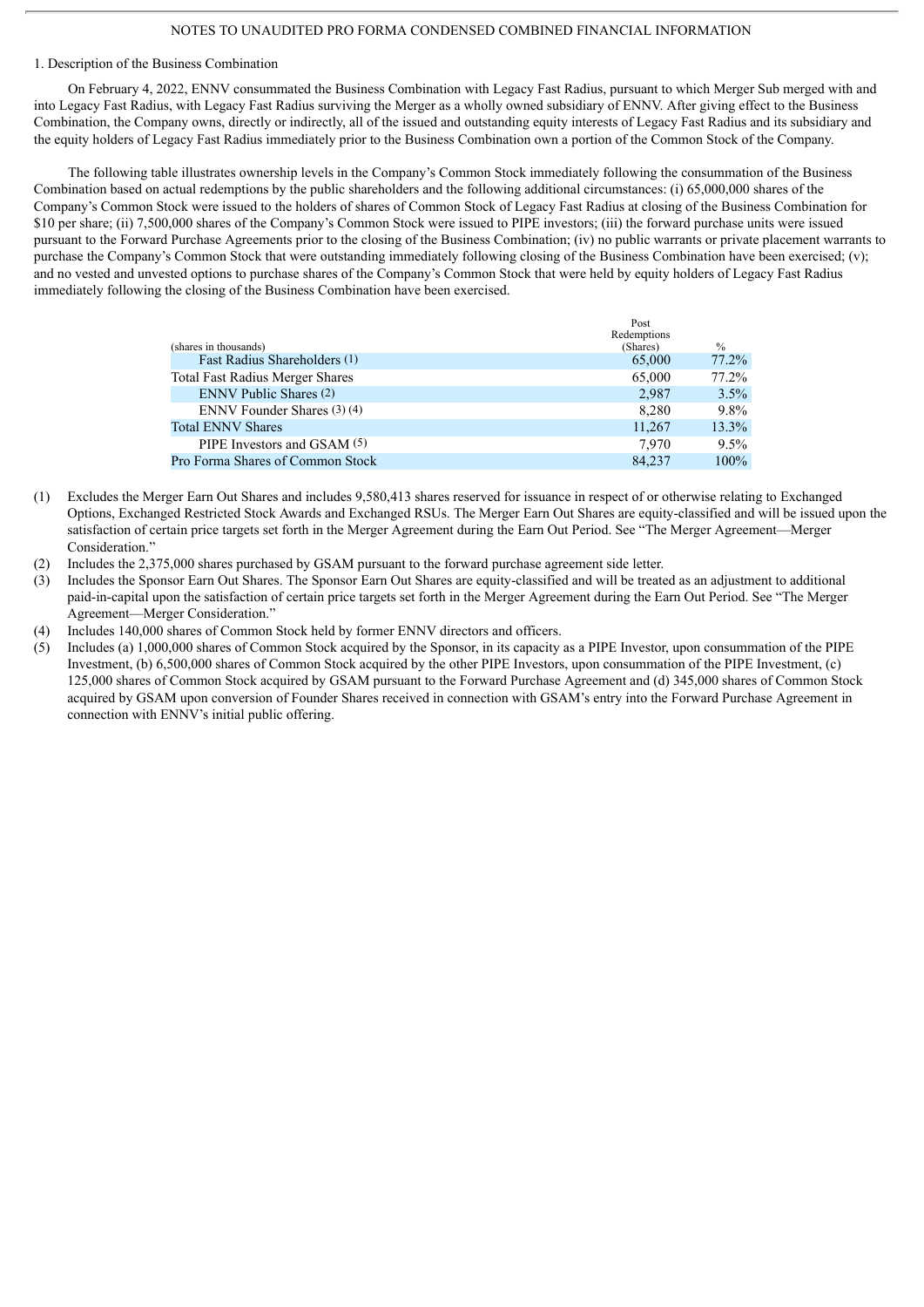#### 2. Basis of Presentation

The unaudited pro forma condensed combined financial information has been prepared in accordance with Article 11 of Regulation S-X as amended by the final rule, Release No. 33-10786 "Amendments to Financial Disclosures about Acquired and Disposed Businesses."

Release No. 33-10786 replaces the existing pro forma adjustment criteria with simplified requirements to depict the accounting for the transaction ("Transaction Accounting Adjustments") and present the reasonably estimable synergies and other transaction effects that have occurred or are reasonably expected to occur ("Management's Adjustments"). The Company has elected not to present Management's Adjustments and are only presenting Transaction Accounting Adjustments in the unaudited pro forma condensed combined financial information.

The historical financial information of ENNV and Legacy Fast Radius has been adjusted in the unaudited pro forma condensed combined financial information to give effect to events that are transaction accounting adjustments. The pro forma adjustments are prepared to illustrate the effect of the Business Combination and certain other adjustments.

The Business Combination is accounted for as a reverse recapitalization, with no goodwill or other intangible assets recorded, in accordance with GAAP. Under this method of accounting, ENNV will be treated as the "acquired" company for financial reporting purposes. This determination was primarily based on evaluation of the following facts and circumstances: (i) Legacy Fast Radius equity holders will hold a majority of the voting power of the Company; (ii) Legacy Fast Radius equity holders will have the ability to elect the majority of the directors on the Company's Board; (iii) Legacy Fast Radius' existing management will comprise the management of the Company; (iv) Legacy Fast Radius' current operations will comprise the ongoing operations of the Company; (v) Legacy Fast Radius is the larger entity based on historical revenues and business operations; and (vi) the Company will assume Legacy Fast Radius' name. Accordingly, for accounting purposes, the Business Combination will be treated as the equivalent of Legacy Fast Radius issuing shares of the Company for the net assets of ENNV, accompanied by a recapitalization. The net assets of ENNV will be stated at historical cost, with no goodwill or other intangible assets recorded. Operations prior to the Business Combination will be those of Legacy Fast Radius.

The unaudited pro forma condensed combined balance sheet as of December 31, 2021 assumes that the Business Combination, the PIPE Investment, the purchase of the Forward Purchase Units by GSAM and the other transactions related thereto occurred on December 31, 2021. The unaudited pro forma condensed combined statement of operations for the year ended December 31, 2021 gives pro forma effect to the Business Combination, the PIPE Investment, the purchase of the Forward Purchase Units by GSAM and the other transactions related thereto as if they had been completed on January 1, 2021. These periods are presented on the basis of Legacy Fast Radius as the accounting acquirer.

The unaudited pro forma condensed combined financial information has been prepared using, and should be read in conjunction with, the following:

- the (i) historical audited financial statements of Legacy Fast Radius as of and for the year ended December 31, 2021, and (ii) historical audited financial statements of ENNV as of and for the year ended December 31, 2021, and the related notes, in each case, included in the Form 8-K/A and Form 10-K, respectively; and
- the disclosures and discussion in "Item 7. Management's Discussion and Analysis of Financial Condition and Results of Operations" and "Management's Discussion and Analysis of Financial Condition and Results of Operations" and other information relating to ENNV and Legacy Fast Radius contained in the Form 10-K and Exhibit 99.2 of the Form 8-K/A, respectively.

The unaudited pro forma condensed combined financial information has been prepared based on the actual withdrawal of \$315.4 million from the Trust Account to fund the ENNV public stockholders' exercise of their redemption rights with respect to 31,512,573 shares of Class A common stock, as well as the reclassification of the remaining 2,987,427 shares of Class A common stock formerly deemed redeemable at December 31, 2021 to the Company's Common Stock.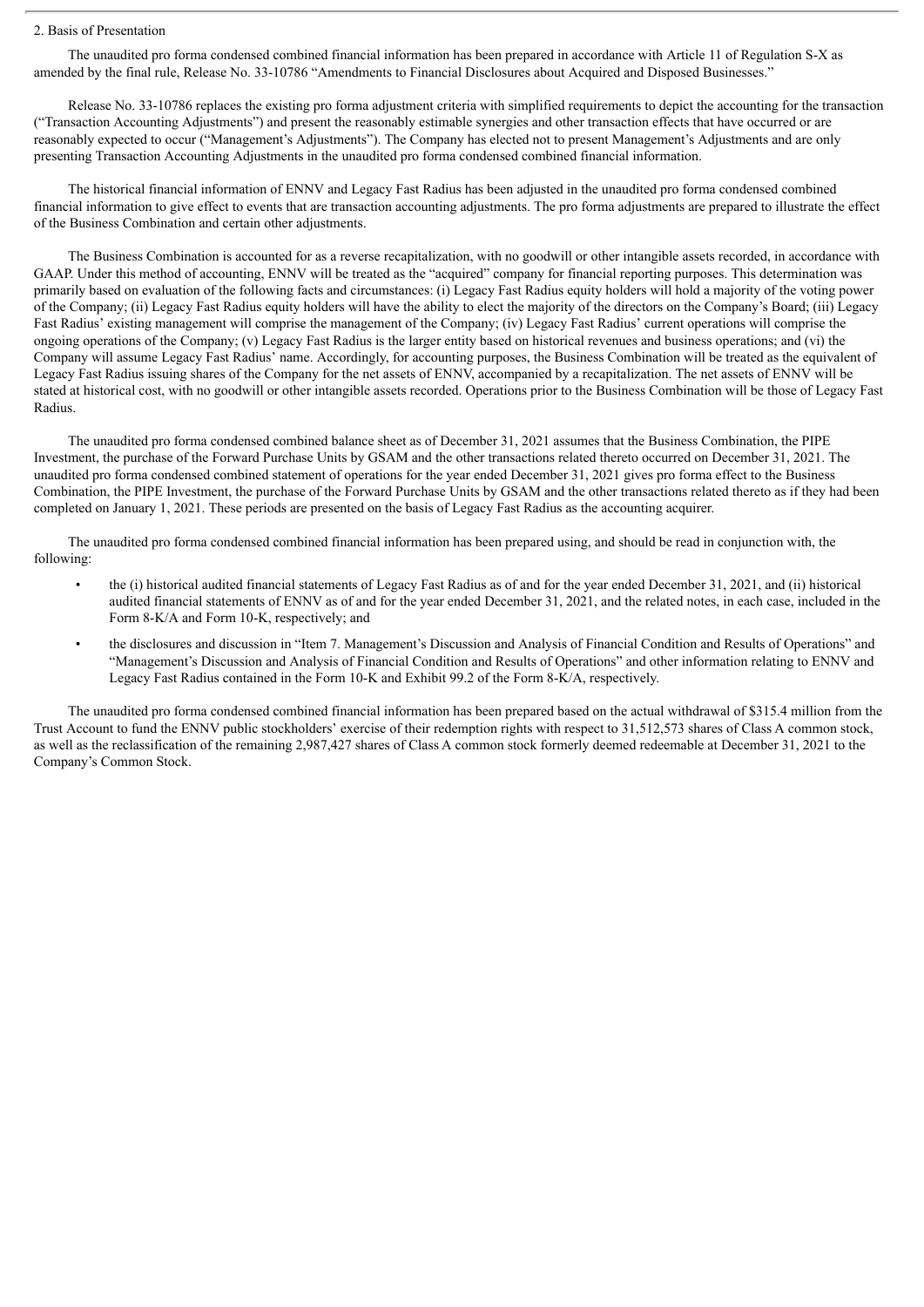Legacy Fast Radius modified its existing equity awards such that the consummation of the Business Combination will satisfy the performance condition. Pro forma adjustments were recorded for the incremental stock compensation expense as the adjustments were material.

Legacy Fast Radius modified the terms of its existing credit facility with its lender. The terms entered into in conjunction with the consummation of the transaction are reflected in the pro forma financial information.

The pro forma financial information reflects transaction-related adjustments management believes are necessary to present fairly the Company's pro forma results of operations and financial position following the consummation of the Business Combination, the PIPE Investment, the purchase of the Forward Purchase Units by GSAM and the other transactions related thereto as of and for the period indicated. The related transaction accounting adjustments are based on currently available information and assumptions management believes are, under the circumstances and given the information available at this time, reasonable, and reflective of adjustments necessary to report the Company's financial condition and results of operations as if the Business Combination, the PIPE Investment, the purchase of the Forward Purchase Units by GSAM and the other transactions related thereto was completed. Therefore, the actual adjustments may differ from the pro forma adjustments and it is possible the difference may be material. ENNV believes that its assumptions and methodologies provide a reasonable basis for presenting all of the significant effects of the Business Combination, the PIPE Investment, the purchase of the Forward Purchase Units by GSAM and the other transactions related thereto contemplated based on information available to management at the time and that the pro forma adjustments give appropriate effect to those assumptions and are properly applied in the unaudited pro forma condensed combined financial information.

The unaudited pro forma condensed combined financial information does not give effect to any anticipated synergies, operating efficiencies, tax savings, or cost savings that may be associated with the Business Combination.

The unaudited pro forma condensed combined financial information is not necessarily indicative of what the actual results of operations and financial position would have been had the Business Combination, the PIPE Investment, the purchase of the Forward Purchase Units by GSAM and the other transactions related thereto taken place on the dates indicated, nor are they indicative of the future consolidated results of operations or financial position of the Company. The unaudited pro forma condensed combined financial information should be read in conjunction with the historical financial statements and notes thereto of ENNV and Legacy Fast Radius.

The unaudited pro forma condensed combined financial information does not reflect the income tax effects of the pro forma adjustments as any change in the deferred tax balance would be offset by an increase in the valuation allowance given that Legacy Fast Radius incurred significant losses during the historical periods presented.

#### 3. Earn Out Shares

The Aggregate Merger Consideration includes an amount equal to 10,000,000 shares of Common Stock (the "Merger Earn Out Shares") which will be subject to the satisfaction of certain price targets set forth in the Merger Agreement during the Earn Out Period, which price targets will be based upon (i) the daily volume-weighted average sale price of shares of Common Stock quoted on NASDAQ, or the exchange on which the shares of Common Stock are then traded, for any 20 trading days within any 30 consecutive trading day period within the Earn Out Period or (ii) the per share consideration received in connection with the occurrence of certain change of control events of the Company specified in the Merger Agreement (any such event, an "Acquiror Sale"). The Merger Earn Out Shares will be issuable in two equal tranches of 5,000,000 shares of Common Stock at the time that the Common Stock reaches a value, as calculated above, of \$15.00 and \$20.00, respectively.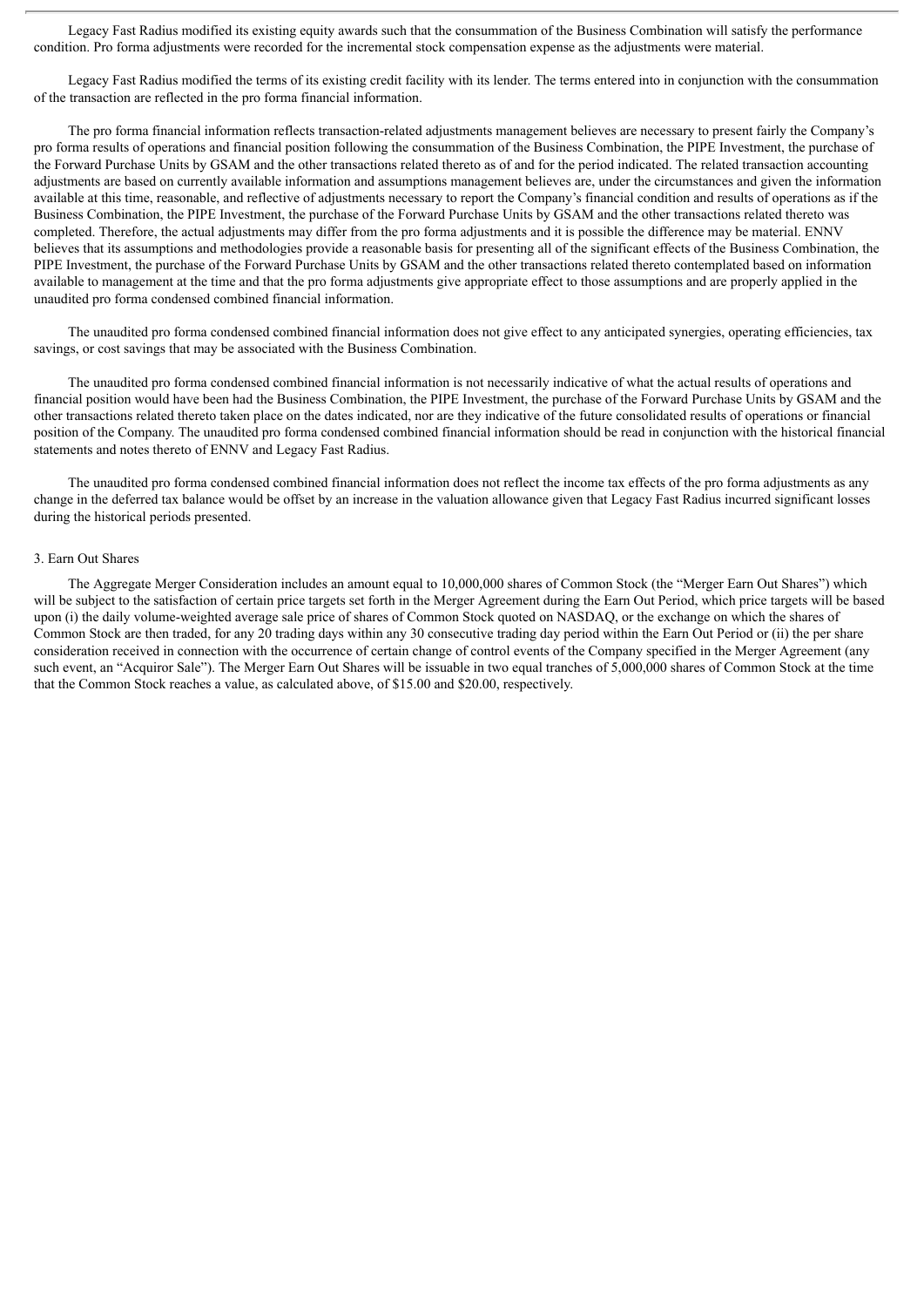Furthermore, the Merger Agreement provides that 10% of the shares of Common Stock held by the Sponsor (defined previously as the "Sponsor Earn Out Shares") will be subject to vesting upon the satisfaction of certain price targets set forth in the Sponsor Support Agreement during the Earn Out Period, which price targets will be based upon (i) the daily volume-weighted average sale price of shares of Common Stock quoted on NASDAQ, or the exchange on which the shares of Common Stock are then traded, for any 20 trading days within any 30 consecutive trading day period within the Earn Out Period or (ii) the per share consideration received in connection with an Acquiror Sale. The Sponsor Earn Out Shares will vest in two equal tranches of 407,000 shares of Common Stock at the time that the Common Stock reaches a value, as calculated above, of \$15.00 and \$20.00, respectively.

If, during the Earn Out Period, there is an Acquiror Sale that will result in the holders of Common Stock receiving a per share price (based on the value of the cash, securities or in-kind consideration being delivered in respect of such Common Stock, as determined in good faith by the Company Board) equal to or in excess of the applicable stock price level set forth above, then immediately prior to the consummation of such Acquiror Sale, the Legacy Fast Radius equity holders entitled to Merger Earn Out Shares and the Sponsor Earnout Shares shall be eligible to participate in such Acquiror Sale. If, during the Earn Out Period, there is an Acquiror Sale that will result in the holders of Common Stock receiving a per share price (based on the value of the cash, securities or in-kind consideration being delivered in respect of such Common Stock, as determined in good faith by the Company Board) that is less than the applicable stock price level set forth above, then no Merger Earn Out Shares shall be issuable and no Sponsor Earn Out Shares shall become vested in connection with or following completion of such Acquiror Sale. In the event of an Acquiror Sale, including where the consideration payable is other than a specified price per share, for purposes of determining whether the applicable stock price levels set forth above have been achieved, the price paid per share of Common Stock will be calculated on a basis that takes into account the number of Sponsor Earn Out Shares that will vest and the number of Merger Earn Out Shares that will vest (i.e., the ultimate price per share payable to all holders of Common Stock will be the same price per share used to calculate the number of Sponsor Earn Out Shares and Merger Earn Out Shares that vest). The Sponsor will have all of the rights of a holder of Common Stock with respect to the unvested Sponsor Earn Out Shares, except that the Sponsor will not be entitled to consideration in connection with any sale or other transaction and the Sponsor Earn Out Shares cannot be sold, redeemed, assigned, pledged, hypothecated, encumbered or otherwise disposed of prior to vesting.

As the Merger Earn Out Shares and Sponsor Earn Out Shares are not puttable by the holders thereof, the underlying shares are not redeemable outside of the Company's control, and the Merger Earn Out Shares and Sponsor Earn Out Shares are settled through the issuance (in the case of the Merger Earn Out Shares) or through the vesting (in the case of the Sponsor Earn Out Shares) a fixed number of shares, the Merger Earn Out Shares and Sponsor Earn Out Shares are not a liability within the scope of ASC 480, Distinguishing Liabilities from Equity. Further, although the Merger Earn Out Shares and Sponsor Earn Out Shares meet the definition of a derivative, they qualify for the equity-scope exception to derivative accounting because they meet the criteria for equity indexation and equity classification under ASC 815-40, Contracts in Entity's Own Equity. Note that if an Acquiror Sale occurs as a result of a cash offer, the calculation of the share price used to determine if the applicable stock price level set forth above have been achieved would include the Merger Earn Out Shares and Sponsor Earn Out Shares. Lastly, the Merger Earn Out Shares and Sponsor Earn Out Shares are indexed to the Company's own stock, as there are no other events that would accelerate the vesting of such shares other than the share price being in excess of the applicable stock price levels set forth above or an Acquiror Sale.

The Merger Earn Out Shares are reflected in the unaudited pro forma financial statements similar to a dividend since this arrangement was entered into with all the common shareholders of Fast Radius, which is considered the acquirer for accounting purposes. The unaudited pro forma condensed combined financial statements do not reflect pro forma adjustments related to the recognition of the Sponsor Earn Out Shares because there is no net impact on stockholders' equity on a pro forma combined basis.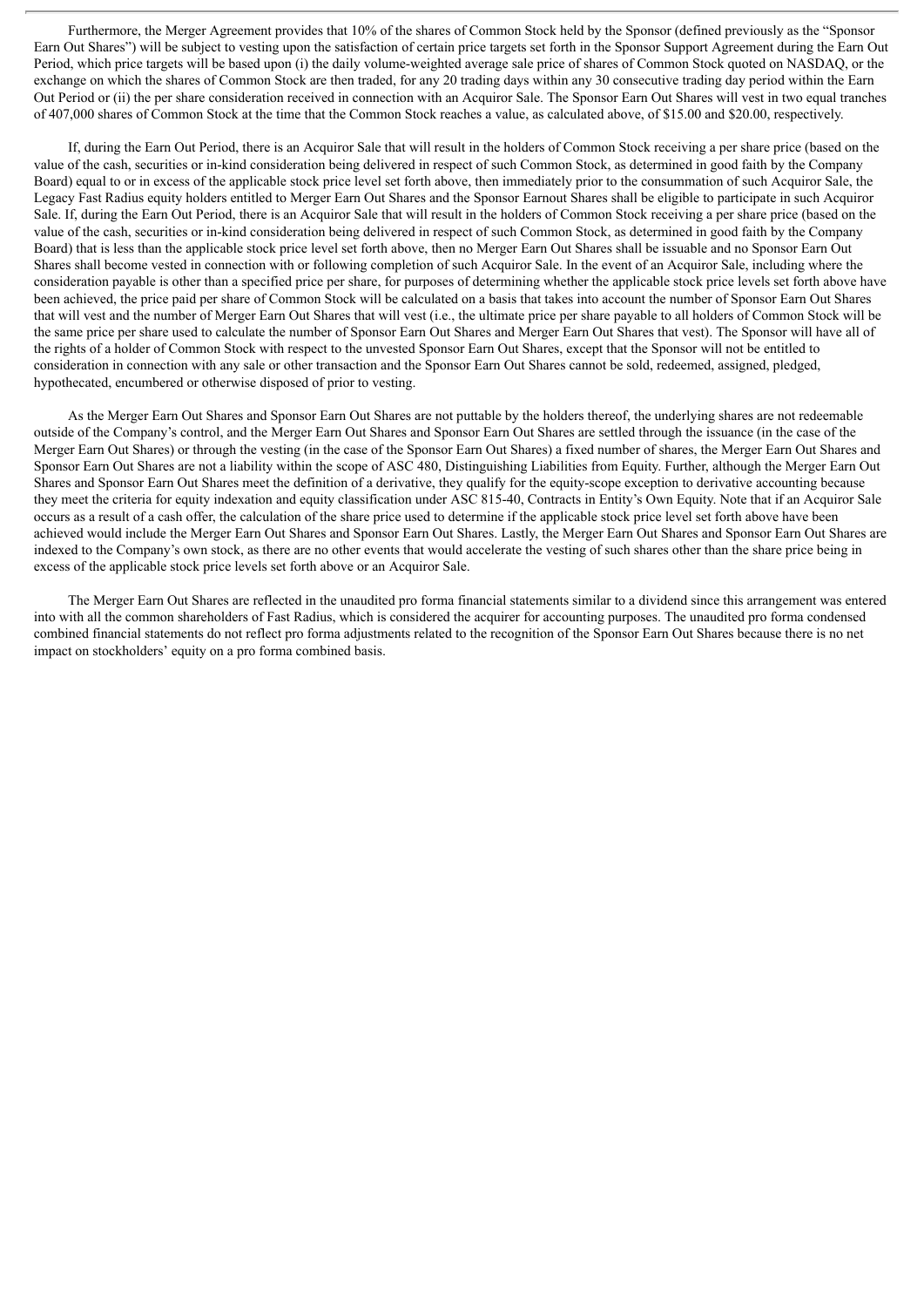#### 4. Adjustments to Unaudited Pro Forma Condensed Combined Financial Information

The unaudited pro forma condensed combined financial information has been prepared to illustrate the effect of the Business Combination, the PIPE Investment, the purchase of the Forward Purchase Units by GSAM and the other transactions related thereto and has been prepared for informational purposes only.

The historical financial statements have been adjusted in the unaudited pro forma condensed combined financial information to give pro forma effect to events that directly reflect the accounting for the Business Combination. Legacy Fast Radius and ENNV have not had any historical relationship prior to the Business Combination. Accordingly, no pro forma adjustments were required to eliminate activities between the companies.

The pro forma basic and diluted earnings per share amounts presented in the unaudited pro forma condensed combined statement of operations are based upon the number of the Company's shares outstanding, assuming the Business Combination, the PIPE Investment, the purchase of the Forward Purchase Units by GSAM and the other transactions related thereto occurred on January 1, 2021.

The adjustments included in the unaudited pro forma condensed combined balance sheet as of December 31, 2021 are as follows:

- (A) Represents ENNV's issuance of \$1.3 million in Forward Purchase Units. \$0.2 million represents the reduction of the Forward Purchase liability, and \$0.4 million represents the issuance of GSAM warrants.
- (B) Represents the exercise of Legacy Fast Radius warrants concurrent with the Closing Date.
- (C) Represents the distribution of Common Stock to Legacy Fast Radius equity holders related to the equity-classified Merger Earn Out Shares. Because the Business Combination is accounted for as a reverse recapitalization, the issuance of the Merger Earn Out Shares has been treated as a deemed dividend and recorded as a reclassification within equity between additional paid-in capital and accumulated deficit.
- (D) Represents additional compensation expense related to vesting of the RSUs and accelerated vesting of Options.
- (E) Represents the accrual of transaction bonuses to certain founders and employees of Legacy Fast Radius upon consummation of the Business Combination.
- (F) Reflects the reclassification of \$345.0 million of marketable securities held in the Trust Account at the balance sheet date that became available to fund the operations of the Company, prior to the cash paid for final redemptions.
- (G) Represents the net proceeds from the private placement of 7,500,000 shares of Common Stock at \$10.00 per share, or an aggregate of approximately \$75.0 million, pursuant to the PIPE Investment.
- (H) Represents additional transaction costs of \$1.8 million that were incurred subsequent to December 31, 2021 and equity issuance costs of \$8.8 million that were treated as a reduction to additional paid-in capital. Certain of the transaction and equity issuance costs were incurred prior to December 31, 2021 and were recognized within prepaid expenses and other current assets and accrued and other liabilities in the Legacy Fast Radius or ENNV historical balance sheets as of December 31, 2021 and have been derecognized in the unaudited pro forma condensed combined balance sheet as of December 31, 2021. Additionally, certain transaction and equity issuance costs were not paid in cash at the Closing of the Business Combination and have been recognized as accounts payable in the unaudited pro forma condensed combined balance sheet as of December 31, 2021. Those transaction and equity issuance costs exclude \$21.0 million in other cash payments that were disbursed at the Closing of the Business Combination and are not reflected in the unaudited condensed combined financial information as they were not directly related to the Business Combination. Those cash disbursements included \$8.2 million in D&O insurance premiums and \$12.8 million related to IT and other costs.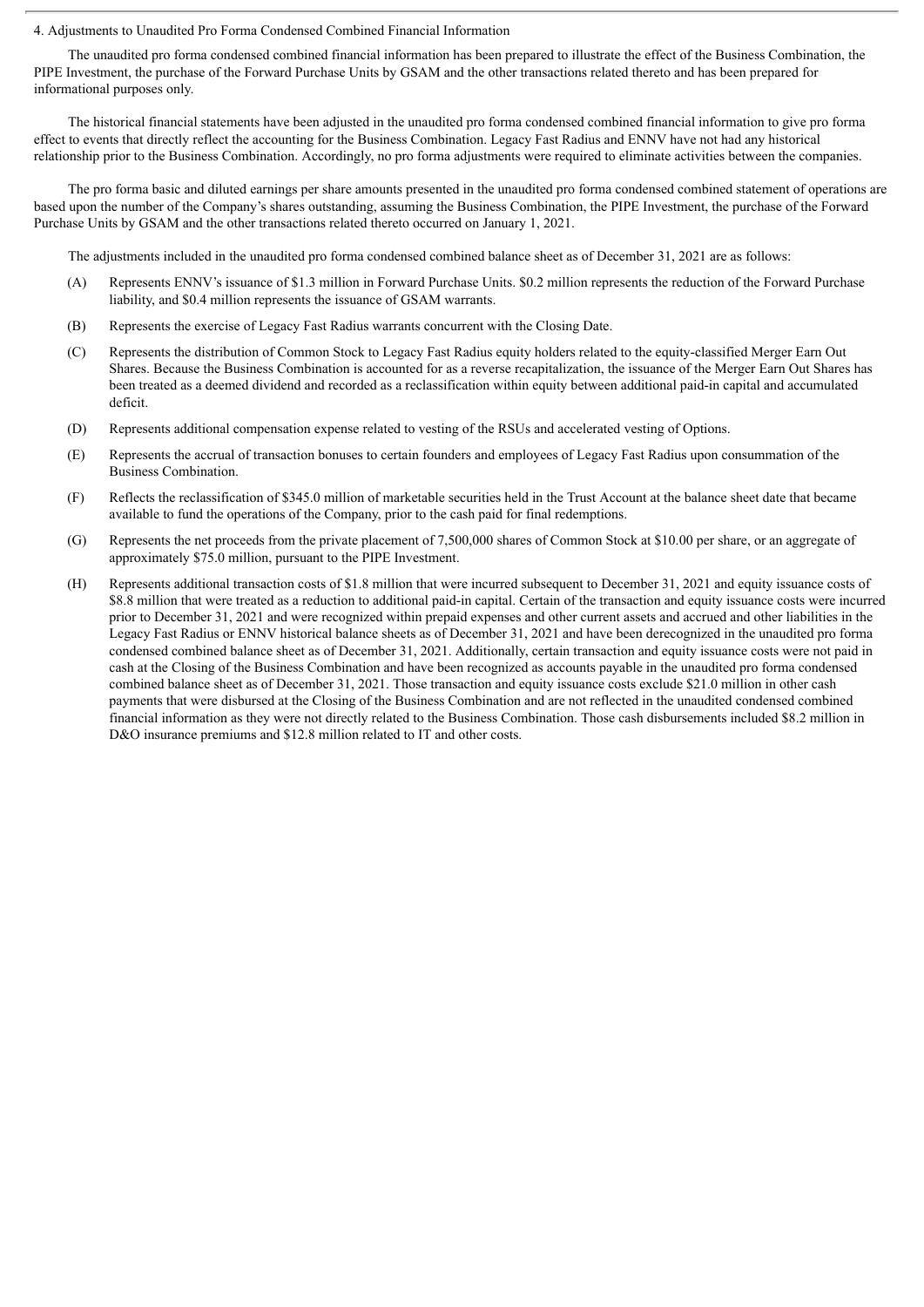- (I) Represents ENNV's reclassification of shares of ENNV Class A Common Stock converted to permanent equity in conjunction with the Business Combination.
- (J) Represents the recapitalization of Legacy Fast Radius' equity and issuance of shares of the Company's common stock to Legacy Fast Radius equity holders as consideration for the reverse recapitalization.
- (K) Reflects the reclassification of ENNV's historical accumulated deficit to additional paid-in-capital in connection with the consummation of the Business Combination.
- (L) Represents ENNV's reclassification of shares of ENNV Class B common stock converted to permanent equity in conjunction with the Business Combination
- (M) Represents the amendment to the 2021 SVB Loan on February 4, 2022 which extended the maturity date from February 4, 2022 to April 3, 2023 and required payment of \$2.0 million of the \$20.0 million outstanding principal balance in conjunction with the Closing.
- (N) Represents the conversion of outstanding Legacy Fast Radius convertible notes into 989,539 shares of Legacy Fast Radius common stock (2,034,513 shares in the Company) at Close. The Legacy Fast Radius convertible notes contained a mandatory conversion feature that caused conversion of the outstanding principal and interest amounts of the Legacy Fast Radius convertible notes at a price of 90% (for the convertible notes issued to ECP and Drive Capital) or 80% (for the convertible notes issued to Energize Ventures) of the lowest price of a qualified equity financing.
- (O) Represents the repayment of the ECP working capital loan at Close.
- (P) Reflects the redemption of 31,512,573 shares for aggregate redemption payments of \$315.4 million allocated to ENNV Class A common stock and additional paid-in capital using par value of \$0.0001 per share and at a redemption price of \$10.01 per share.
- (Q) Reflects the reclassification of ENNV's historical franchise tax payable balance to accrued and other liabilities to conform with the presentation that will be used following the Business Combination.
- (R) Represents a \$7.0 million reduction in ENNV deferred underwriting fees and other accrued offering costs upon negotiations after December 31, 2021.

The adjustments included in the unaudited pro forma condensed combined statements of operations for the year ended December 31, 2021 are as follows:

- (S) Reflects actual transaction costs not yet incurred as of December 31, 2021 but were incurred prior to Closing.
- (T) Reflects expenses for the bonuses to the founders and other key employees of Legacy Fast Radius that were contingent upon Closing.
- (U) Reflects the adjustment to stock-based compensation expense for 1,121,637 outstanding employee RSUs (2,623,797 shares in the Company) and 25,306 options (59,196 shares in the Company) granted to consultants at Closing. Of the RSUs that vested, 597,430 (1,397,542 shares in the Company) vested at Close, while the remaining 524,207 RSUs (1,226,255 shares in the Company) are standard employee RSUs which vest over four years that already met a time vesting condition in addition to the Business Combination performance condition now being satisfied at Close. The consultant options immediately vested at Close. The expense was based on the fair value of the RSUs and options at the date of grant.
- (V) Reflects the adjustment to stock-based compensation expense for the Closing RSU Award granted at Close. This adjustment reflects the vesting of 1,130,414 shares in the Company during the period. Refer to Note 6 - Closing RSU Award for further information.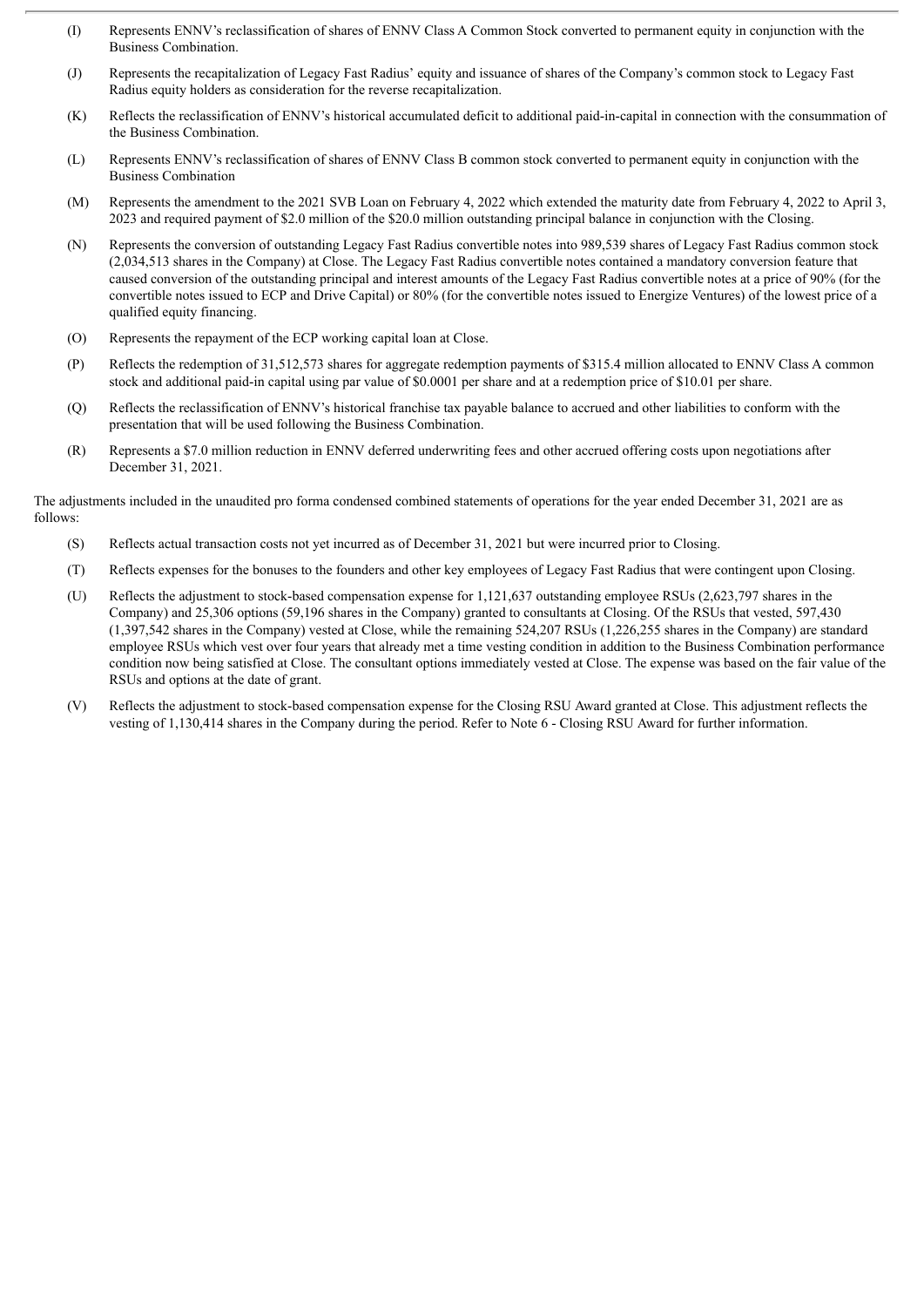- (W) Reflects the acceleration of unrecognized ENNV director compensation associated with the founder shares transferred.
- (X) Reflects the reversal of the change in fair value of Fast Radius' derivative liability and interest expense and warrant expense, which relate to the convertible notes and warrants that were converted into shares of Fast Radius common stock concurrent with the Closing.
- (Y) Reflects the elimination of ENNV's historical interest and dividend income earned on ENNV's Trust Account.
- (Z) Reflects the settlement of ENNV's forward purchase agreement.
- (AA) Reflects the reclassification of ENNV's historical franchise tax expense to general and administrative expense to conform with the presentation that will be used following the Business Combination.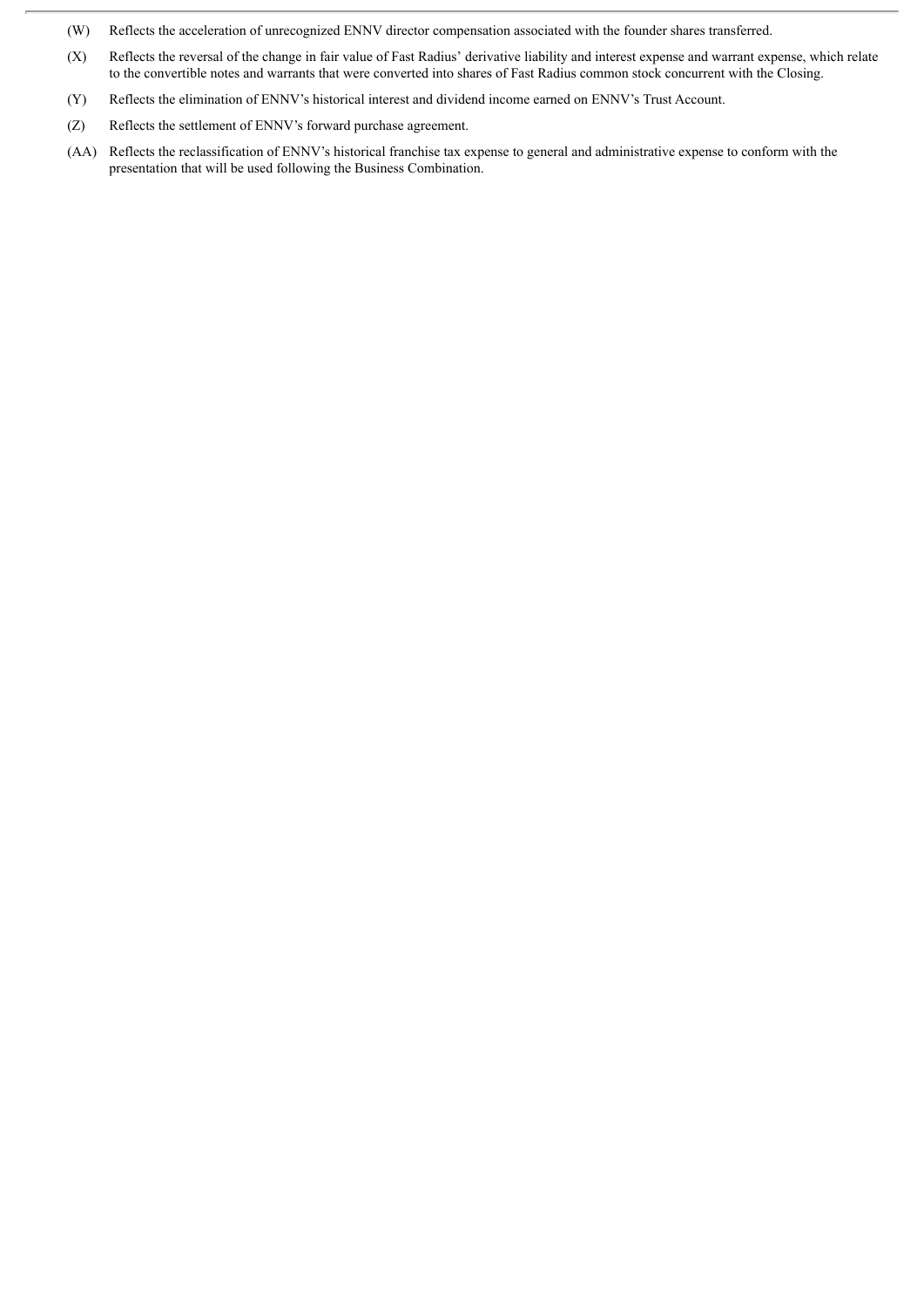#### 5. Loss per Share

The table below represents the net loss per share calculated based on the recapitalization resulting from the Business Combination, assuming the shares were outstanding since January 1, 2021. As the Business Combination and related equity transactions are being reflected as if they had occurred at the beginning of the periods presented, the calculation of weighted average shares outstanding for basic and diluted net loss per share assumes that the shares issuable relating to the Business Combination have been outstanding for the entirety of all periods presented. The number of outstanding shares excludes 9,580,413 unvested RSUs and stock options, 8,625,000 shares issuable upon the exercise of the Acquiror Public Warrants, 6,891,667 shares issuable upon the exercise of the Acquiror Private Warrants, the Closing RSUs and 814,000 Sponsor Earn Out shares from the calculations of pro forma loss per share because they are antidilutive. Loss per share also excludes the Merger Earn Out Shares as they do not have the rights of a stockholder because they are not currently issued and outstanding and will not be issued until satisfaction of the applicable stock price levels set forth above.

The following table sets forth the computation of pro forma basic and diluted net loss per share for the year ended December 31, 2021:

| (in thousands, except per share amounts)                                   | For the Year ended<br>December 31, 2021 |
|----------------------------------------------------------------------------|-----------------------------------------|
| Pro forma net loss                                                         | (89.760)                                |
| Weighted average shares outstanding of common stock                        | 73.843                                  |
| Net loss per share (Basic and Diluted) attributable to common stockholders | (1.22)                                  |